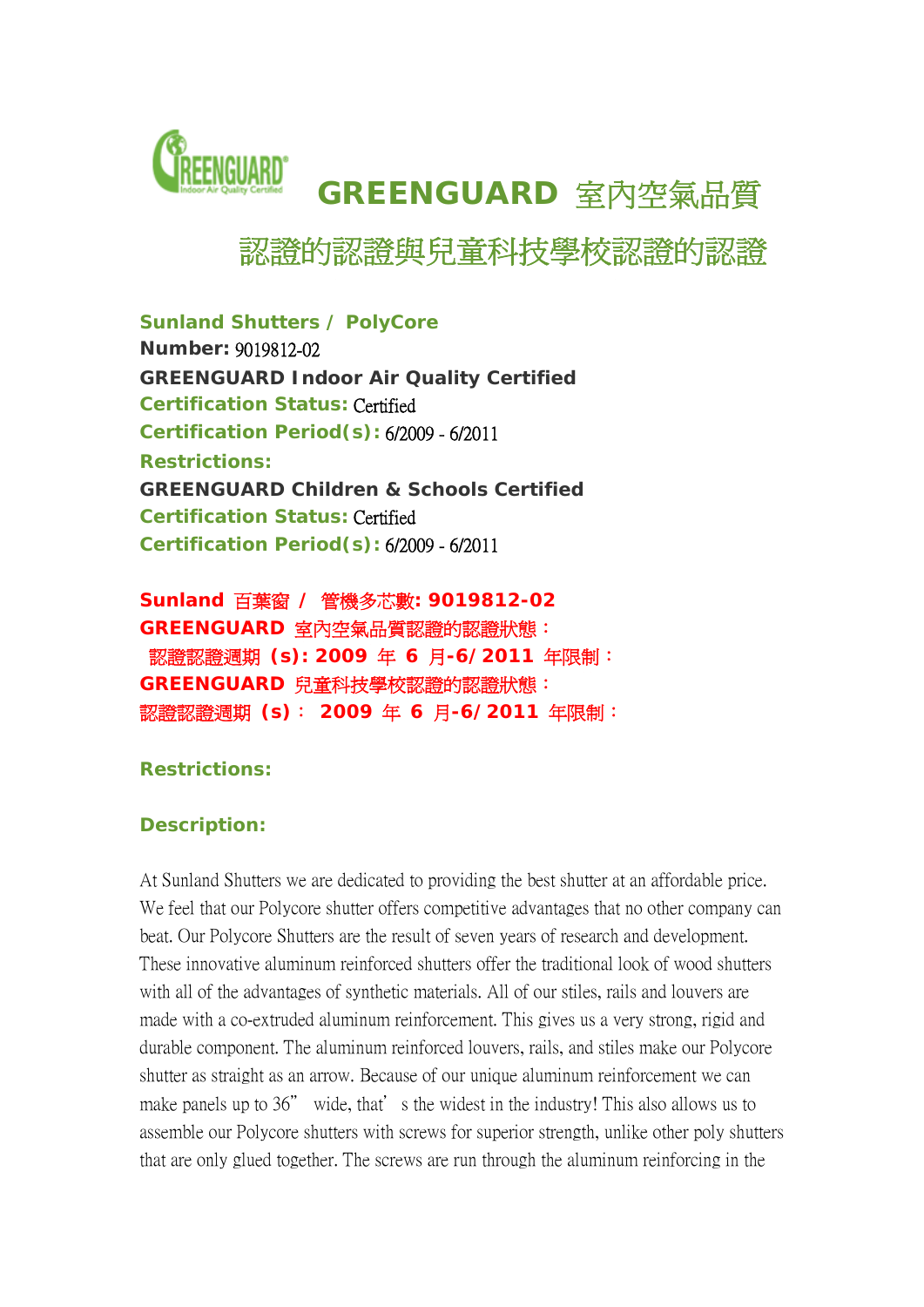stile into the aluminum in the rail and are then capped. This produces a much stronger joint. All of our Polycore shutters use only water based coatings. These provide an extremely durable finish while keeping the environment in mind. Our finishes contain no lead additives. Our water based paint for shutter coating meets all US AQMD requirements with a VOC (Volatile Organic Chemical) rating of zero or near zero. Our Polycore top coat has a VOC rating of virtually zero at .009 lb. per gallon, which is better than all US health and environmental regulations require. Our paint also contains UV inhibitors for a long lasting fade resistant finish. The Polycore shutter is 100% recyclable and can be recycled to produce other PVC products. Polycore shutters have an inherently high R-value and are better insulating that aluminum binds, vertical blinds and wood. The Polycore shutter also offers a Flame Spread and Smoke Developed rating of Class A and are moisture resistant and non-corrosive. We offer a choice of 4 colors, 7 frames, 8 hinge colors and the largest selection of specialties in the industry.

Sunland Shutters 在我們致力於以合理的價格提供最佳的百葉窗。我們覺得我們管 機多芯百葉窗提供可以擊敗任何其他公司的競爭優勢。我們管機多芯百葉窗是七 年的研究和發展的結果。這些增強的創新鋁百葉窗提供所有的合成材料的優勢與 傳統外觀的木百葉窗。我們所有的斯泰爾斯、 導軌和百葉有擠的鋁加固。這為 我們提供了一個非常強有力的、 剛性的和持久的元件。鋁百葉、 滑軌,和斯泰 爾斯讓我們管機多芯百葉窗,直如箭。我們獨特的鋁由於的加固,我們可以使面 板達 **36"**寬,這是最廣泛的行業!這也使我們能夠裝配螺釘,高強度,不同于其 他聚百葉窗只粘結在一起,我們管機多芯百葉窗。螺釘貫穿到鐵鋁邊框鋁加固, 然後的上限。這將產生更強的聯合。我們管機多芯百葉窗的所有使用只水性塗 料。這些同時牢記環境提供了極其耐用的完成。我們完成包含無鉛添加劑。我們 水性塗料塗裝滿足的百葉窗的所有我們的 **AQMD** 要求 **VOC** (揮發性有機化 工**)** 評級為零或接近零。我們管機多芯面漆已幾乎在每加侖,這是比所有美國健 康**.009** 磅的零 **VOC** 評級和環保法規的要求。我們的油漆還包含紫外線抑制劑 長期持久的淡入淡出耐完成。管機多芯快門是可迴圈再用的 **100%**,並可以生產 其他的 **PVC** 產品回收利用。管機多芯百葉窗本身高的值,更好地絕緣鋁綁定, 垂直窗簾和木材。管機多芯快門還提供了 **A** 類的火焰傳播和煙氣開發評級和防 潮和非腐蝕性。我們提供的 **4** 個顏色、 **7** 幀、 **8** 鉸鏈顏色和最多的業內的專 業選擇的選擇。

### **Sunland Shutters For more information:**

Contact Manufacturer: 562-808-8095 562-808-8095 [judy\\_wang@tachen.com](mailto:judy_wang@tachen.com) Manufacturer Website: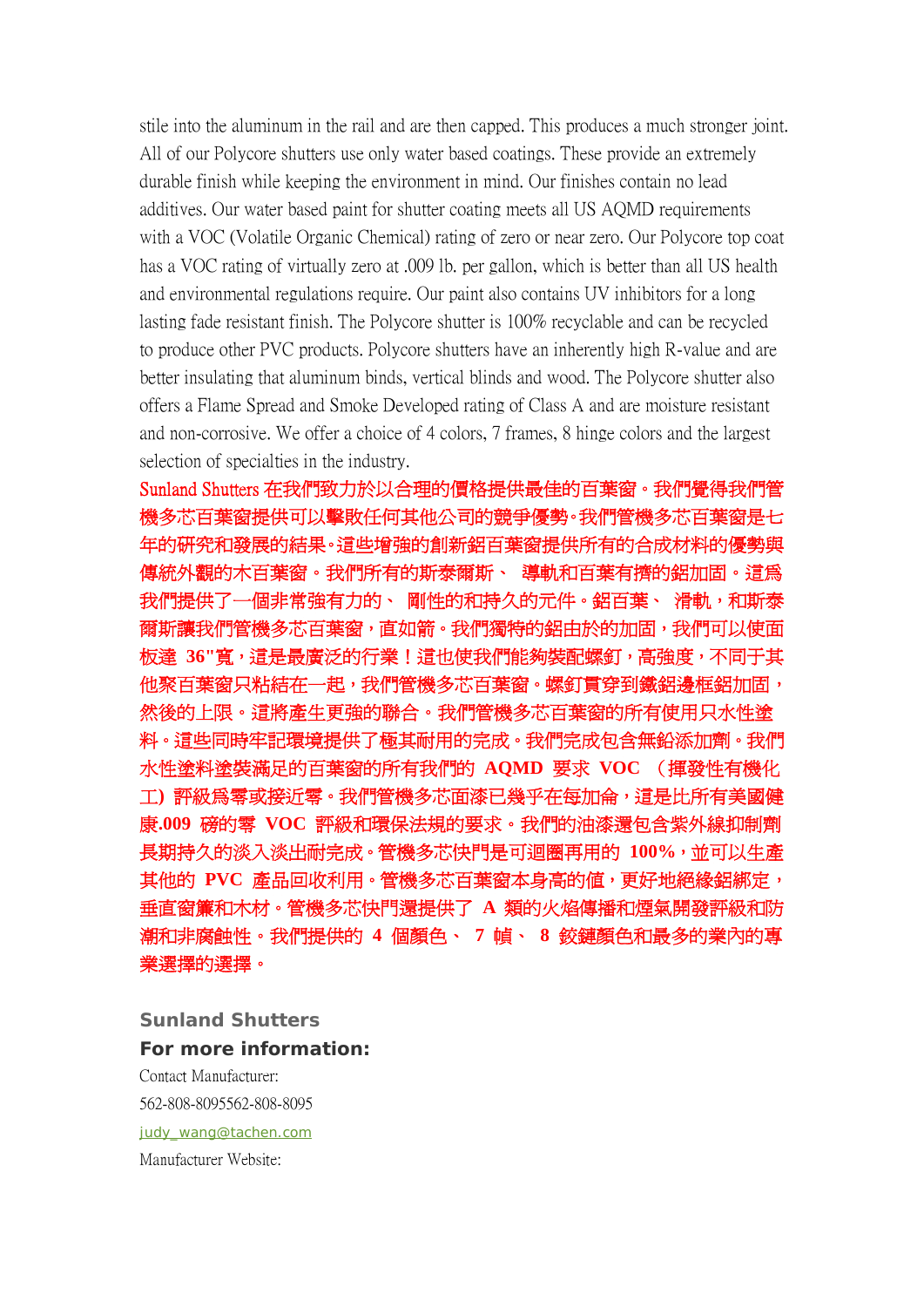[http://www.sunlandshutters.com](http://www.sunlandshutters.com/)

# Sunland Shutters 防火測試報告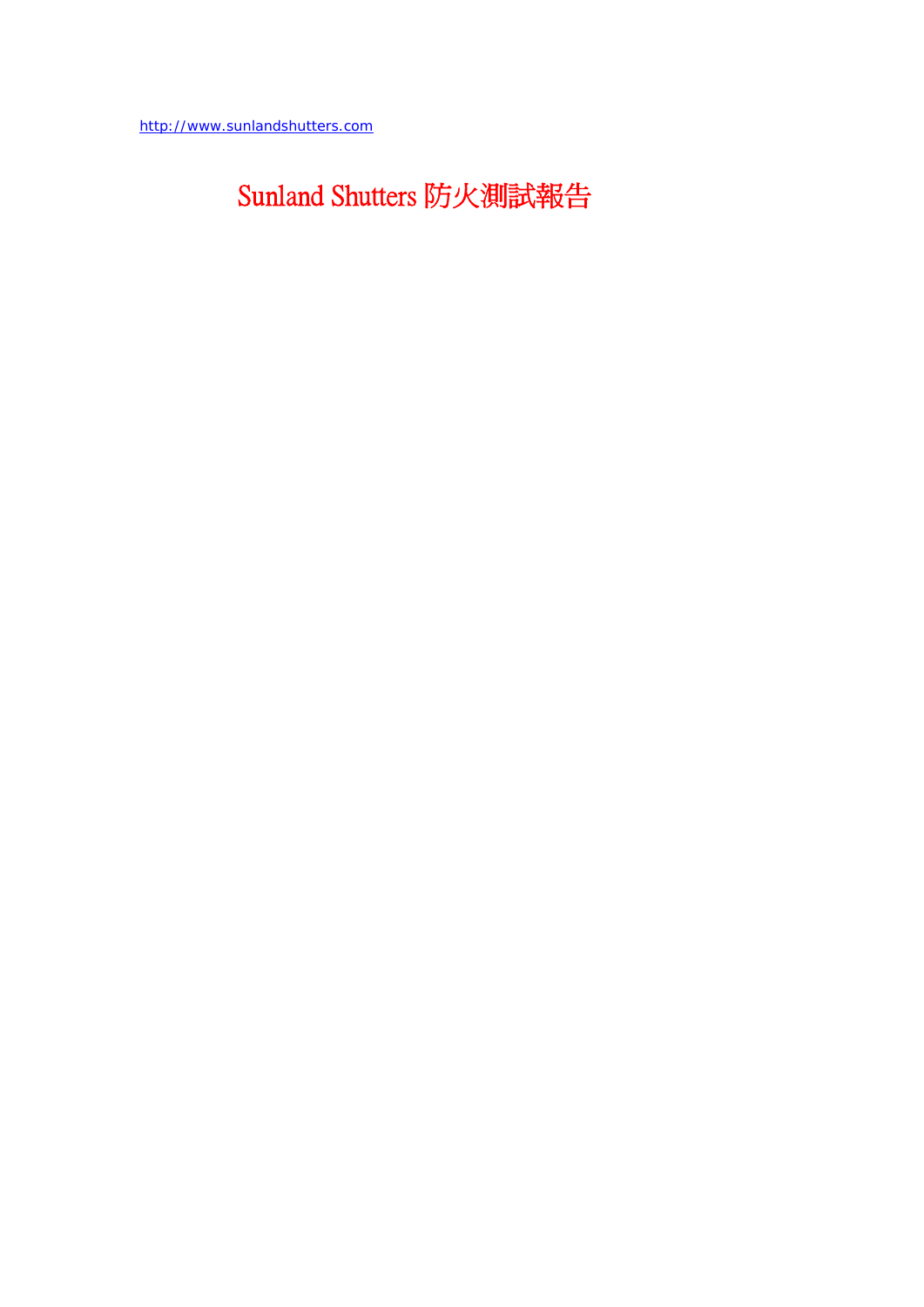

CALIFORNIA DEPARTMENT OF FORESTRY and FIRE PROTECTION OFFICE OF THE STATE FIRE MARSHAL

# REGISTERED FLAME RESISTANT PRODUCT

Product:

 $\overline{\phantom{a}}$ 

POLYCORE

Registration No.  $F - 59401$ 

Product marketed By: SUNLAND SHUTTERS 5855 OBISPO AVENUE LONG BEACH. CA 90805

This product meets the minimum requirements of flame resistance established by the California State Fire Marshal for products Identified in Section 13115, California Health and Safety Coco.

The scope of the approved use of this product is provided in the current edition of the CALIFORNIA APPROVED LIST OF FLAME RETARDANT CHEMICALS AND FABRICS, GENERAL AND LIMITED APPLICATIONS CONCERNS published by the California State Fire Marshal.

أعدمه Deputy State Fire Marshal

Expire: 6/30/2011

 $\overline{z}$ R-3

#### **WATER-BASED PAINT FOR SHUTTERS COATING**

All of Sunland's Import / Domestic Polycore and Lexwood shutters use only water-base coatings. A water-based coating provides an extremely durable finish, protects the environment (zero / virtually zero V.O.C.) and safequards your family's health (contains absolutely NO LEAD ADDITIVES).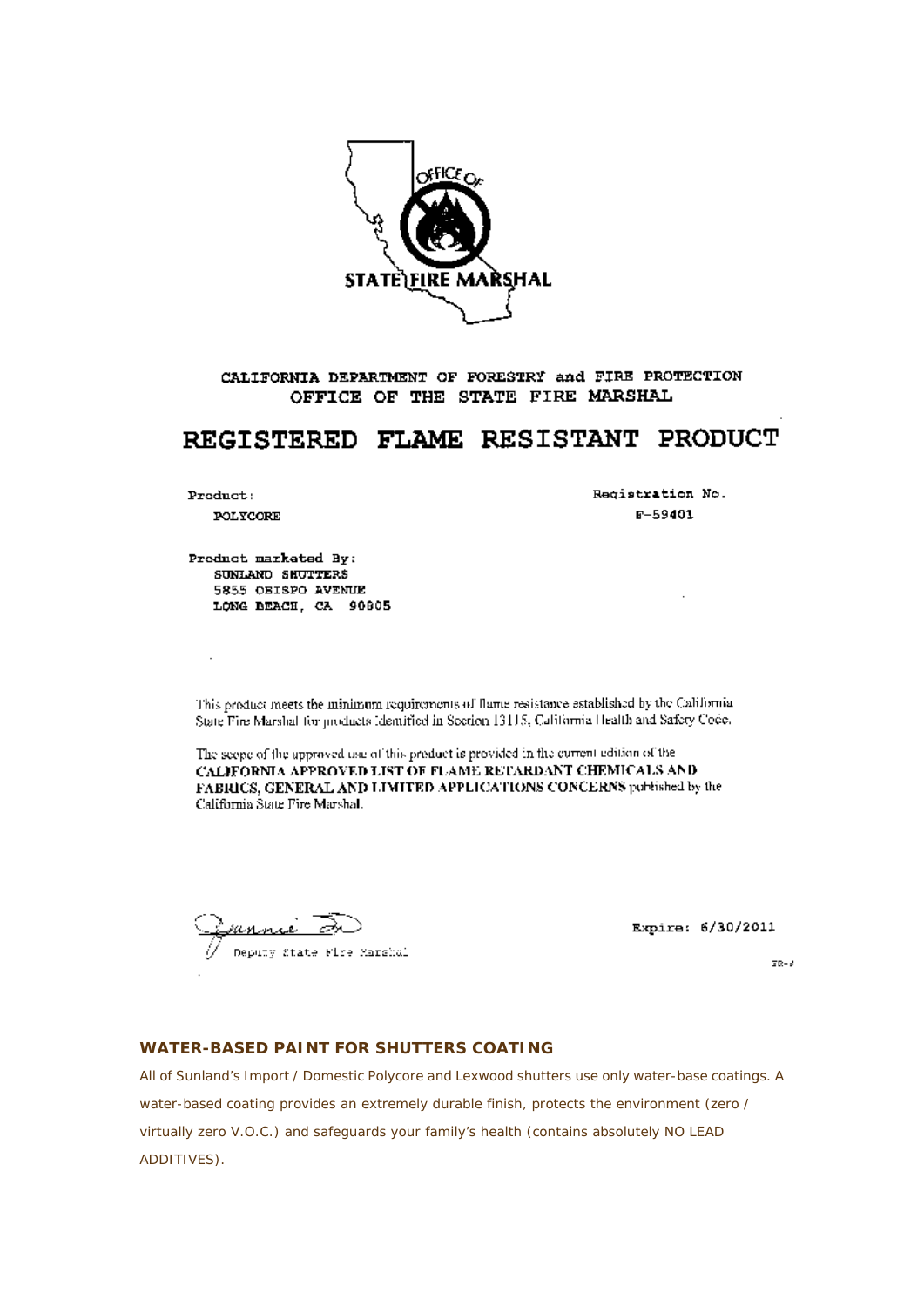Have peace of mind with our long lasting durable finishes that offer Sunland dealers product quality assurance.

水性塗料塗層是 Sunland Shutters 導入所有的百葉窗 **/** 國內管機多芯和 **Lexwood**  的百葉窗使用只水性塗料。水性塗料提供非常耐用的完成、 保護環境 **(**零 **/** 零 **V.O.C.)** 和保障你的家人健康 (包含絕對無鉛添加劑)。有我們長久的持久完 成,提供產品品質保證的 Sunland Shutters 經銷商高枕無憂

Sunland Shutters是與一個co被擠壓的鋁核心的世界的唯一的堅實綜合 性百葉窗。 在水運油漆有烘烤的Polycore百葉窗,並且阻燃和濕氣有 抵抗性。 除提供對熱的高絕緣材料價值之外,他們是容易清洗和維 護。我們致力提高每個窗口的建築秀麗和功能與**Sunland**快門的。 通过創 新研究和質量技巧, **Sunland**快門一貫地創造將增加永恆的樣式和魅力到所 有家的一種高性能窗口解答。 此外我們自豪地提供通过快門的零的維護設計 和它的能力極大改进一個房子节能提供優越價值有**Sunland**快門的一個綠色 友好的產品。 每步我們的快門過程自始至終執行想着質量和優秀。 並且讓 提高您的與**Sunland**快門的期望。

## Sunland 快門



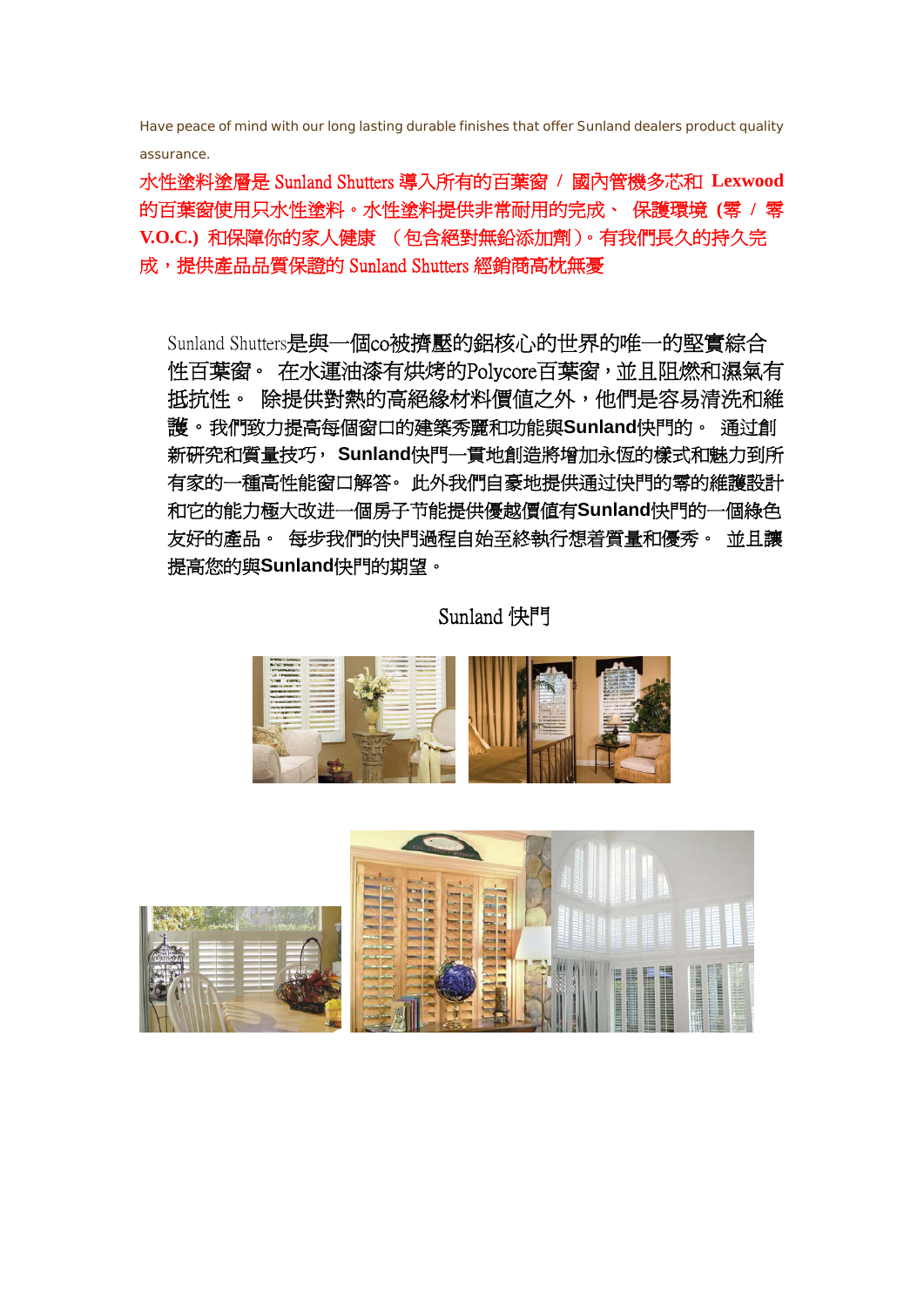

• 雙金屬擠壓-介入結合幾材料入一個唯一產品爲了受益於每樹脂不同的機械, 化工或者物質力量。

- 多孔的 **PVC** -是由創造在形狀之內的微小的氣泡的一個起泡沫的擠壓過程比 一半創造的,造成密度那規則 PVC。
- 鋁加強了-加強天窗,窗框和路軌意味更強的百葉窗!
- 阻燃- Polycore 百葉窗是狀態被證明的阻燃百葉窗,為每個家庭是安全的。

• 省能源高 **Insulatory** 的物產-。 絕緣物產框架的增量防護裝置防御從窗口空白 的不可避免的漏出

• 沒有膨脹或翹曲-耐久的表面和堅實 PVC 意味着百葉窗不會翹曲也不會扭屈。

如果您認為您的視窗處理只是一種顯示, it's 的時間再想一想 ! 右側 視窗處理 don't 只是美化您的家居,還可以説明您花更多時間在陽光 充足的空間,不覺醒防眩光,並查看電腦顯示器或電視螢幕無眼拉緊的 思考睡著覺。他們保護傢俱和織物免受有害紫外線和展示您 home´s 獨 特的體系結構。最後,他們可以通過增加私室舒適和説明減少不斷增加 的水電費。在各種百葉窗簾我們提供令人振奮的、 實用的解決方案, 為您的生活空間-無論你是一個新家或公寓、 中世紀的牧場、 老式房 子或甚至辦公大樓。我們有形形色色的建議,你可能面對的挑戰,包括 鄰近房屋幾乎關閉足以觸摸,與眾不同的形狀是一種挑戰,不穿衣服的 windows,需要經常清洗的廚房 windows,銀行的玻璃,讓酷熱的陽光

下,通過或較舊的視窗,讓太多寒冷冬季空氣。At *Blinds Of All* 

*Kinds* we offer inspiring and practical solutions for your living spaces- whether yours is a new home or condominium, a mid-century ranch, vintage house or even an office building. We have suggestions

for a myriad of challenges you might face, including neighboring houses almost close enough to touch, distinctively shaped windows that are a challenge to dress, kitchen windows that require frequent cleaning, banks of glass that allow hot sun to pass through, or older windows that let in too much chilly winter air.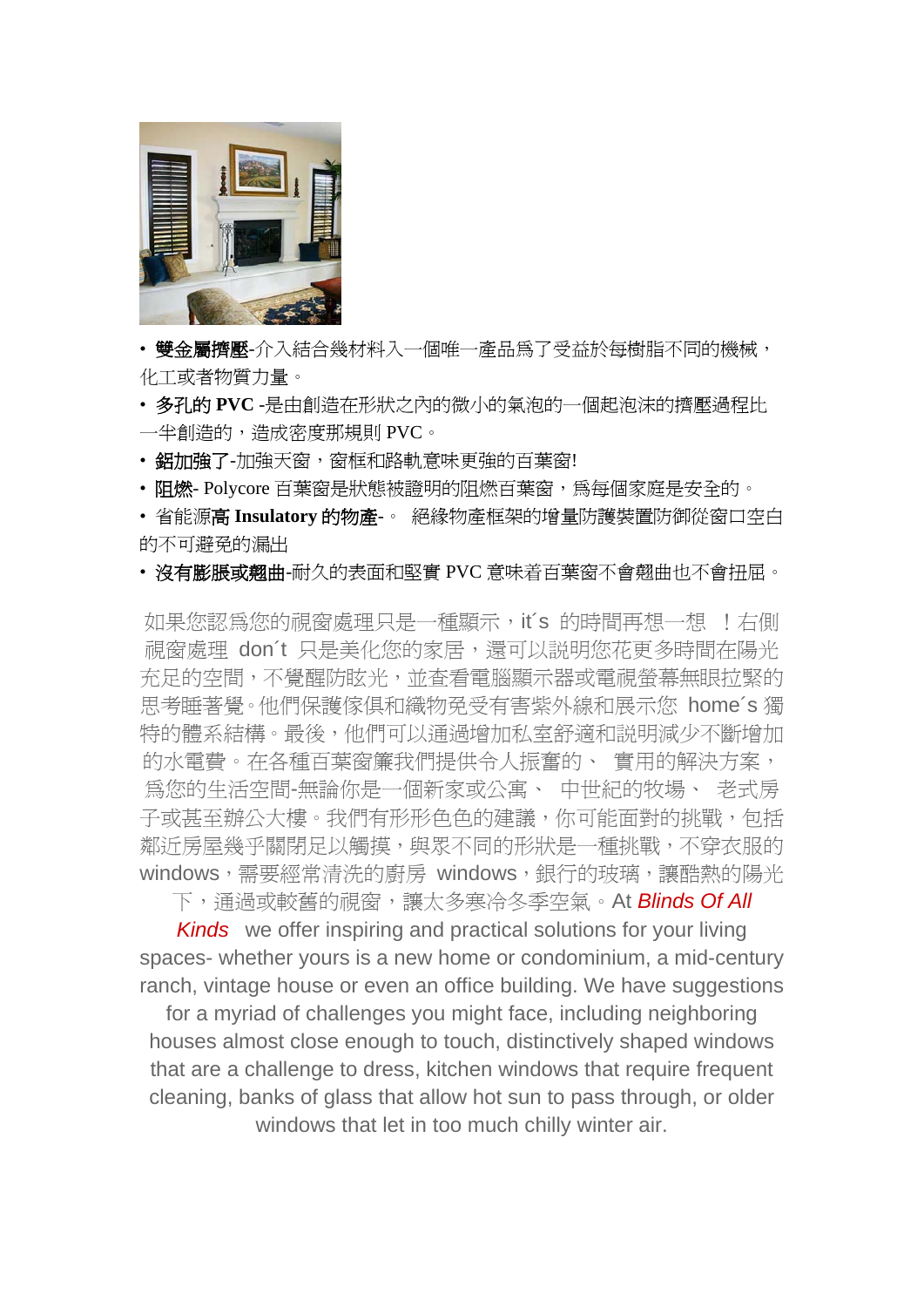

ISO 證書:



#### **CERTIFICATE OF APPROVAL**

This is to certify that the Quality Management System of:

#### Ta Chen Stainless Pipe Co., Ltd. No.125, Hsin-tien 2<sup>nd</sup>. Street, Jeng-Teh Hsiang, Tainan Hsien, Taiwan, R.O.C.

has been approved by Lloyd's Register Quality Assurance to the following Quality Management System Standards:

#### ISO 9001:2008

The Quality Management System is applicable to:

(1) Manufacture of stainless steel pipes and butt-welding pipe fittings for pressure and mechanical purposes compliance to Annex I paragraph 4.3 of the PED97/23/EC(listed on the attached schedule). (2) Design and manufacture of stainless steel ball valves. (3) Manufacture of stainless steel flat bars and square tubing. (4) Manufacture of PVC foaming shutter products. (5) Manufacture of class 150# fittings.

This certificate is valid only in association with the certificate schedule bearing the same number on which the locations applicable to this approval are listed.

Approval Certificate No: TWN0936925 Original Approval: 20 April 1994

Current Certificate: 23 April 2009

Certificate Expiry: 22 April 2012

 $\bullet$ 

Issued by: Lloyd's Register Inspection Limited Taiwan Branch for and on behalf of Lloyd's Register Quality Assurance Limited



This document is subject to the provision on the reverse<br>This approchurch Street, London EC3M 4BS United Kingdom. Registration number 1879370<br>This approxil is carried out in accordance with the UROA assessment and extilica